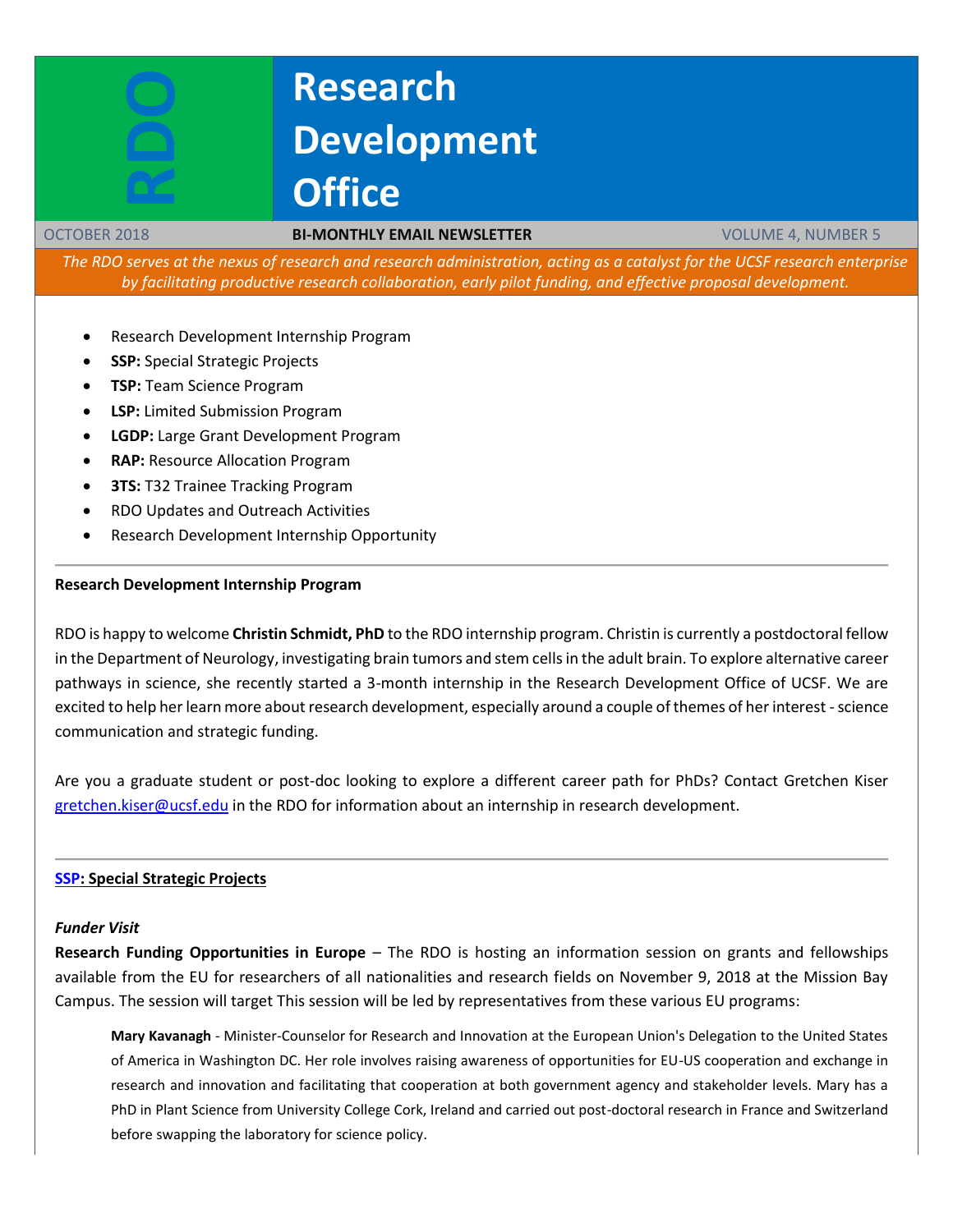**Theodore Papazoglou** - Head of Unit for the support of the Scientific Council at the European Research Council Executive Agency since 2010. Theodore graduated from the Physics Department of the University of Crete, Greece and received his PhD in biomedical engineering from the University of Southern California.

**David Wizel** - Head of Sector "Marie Sklodowska-Curie Actions" (MSCA) Individual fellowships at the European Union's Research Executive Agency: David has a background in political sciences and marketing and has dedicated his career to the European Commission since 2002. The main focus of his work has been in the area of research and innovation, and most recently managing Marie Skłodowska-Curie Actions fellowships.

**Stijn Delauré** - Policy officer at the European Commission, Directorate-General for Education, Youth, Sport and Culture. In 2017, Stijn joined the Marie Skłodowska-Curie Actions unit, where he is responsible for the individual researcher fellowships, both European and global. Stijn has a PhD in Biotechnology from Ghent University.

**Research-Related Resources (3Rs) Symposium** – Are you sure you know about all the available UCSF resources for your research? On **December 3, 2018**, we will hold the inaugural Research-Related Resources (3Rs) Symposium, where over 25 UCSF research resource providers (supporting everything from project planning in "pre-pre-award" to grant preparation to post-award management and conducting your research, and everything in between) will provide a daylong, deep dive into resources available to assist your research mission. To register to attend[, click here.](https://www.eventbrite.com/e/research-related-resources-3rs-symposium-tickets-50283614645?aff=rdowebsite)

#### **[TSP:](http://rdo.ucsf.edu/team-science-research-innovation-program-tsrip) Team Science Program**

The TSP develops and facilitates intra- and extra-mural networking events enabling participating researchers to meet investigators outside their usual circle of collaborators in order to foster a broader network, and to brainstorm new research ideas or expand the aims of their current work. We hosted three events in September, a record for us! We've been busy planning events for the fall and winter - check out details below.

### **Upcoming Events**

*Immunotherapy Researcher Networking Event* – Please join the RDO Team Science Program and UCSF PREMIER Center on October 25, 2018 at the Parnassus campus for the first of a series of networking events focused on immunotherapy. To register to attend, please [click here.](https://www.eventbrite.com/e/immunotherapeutics-networking-event-tickets-50409600472?aff=savethedate)

Millberry Union Event Center Thursday, October 25, 2018 3:30 – 5:30 pm Planning Committee: Drs. Lindsey Criswell, Zoe Quandt, Max Krummel, Vincent Chan, Kole Roybal, Mark Anderson, Elad Ziv and Jimmy Ye.

*Implementation Science and the Clinical Researcher* – Save the Date! Please plan to join us for an exciting panel discussion and networking event focused on the intersection of clinical research and implementation science. This is hosted by the RDO Team Science Program.

TBD: either Tuesday, December 11 or Thursday, December 13, 2018 3:30 – 5:30 pm Panelists will include: Drs. Claire Brindis and Margaret Handley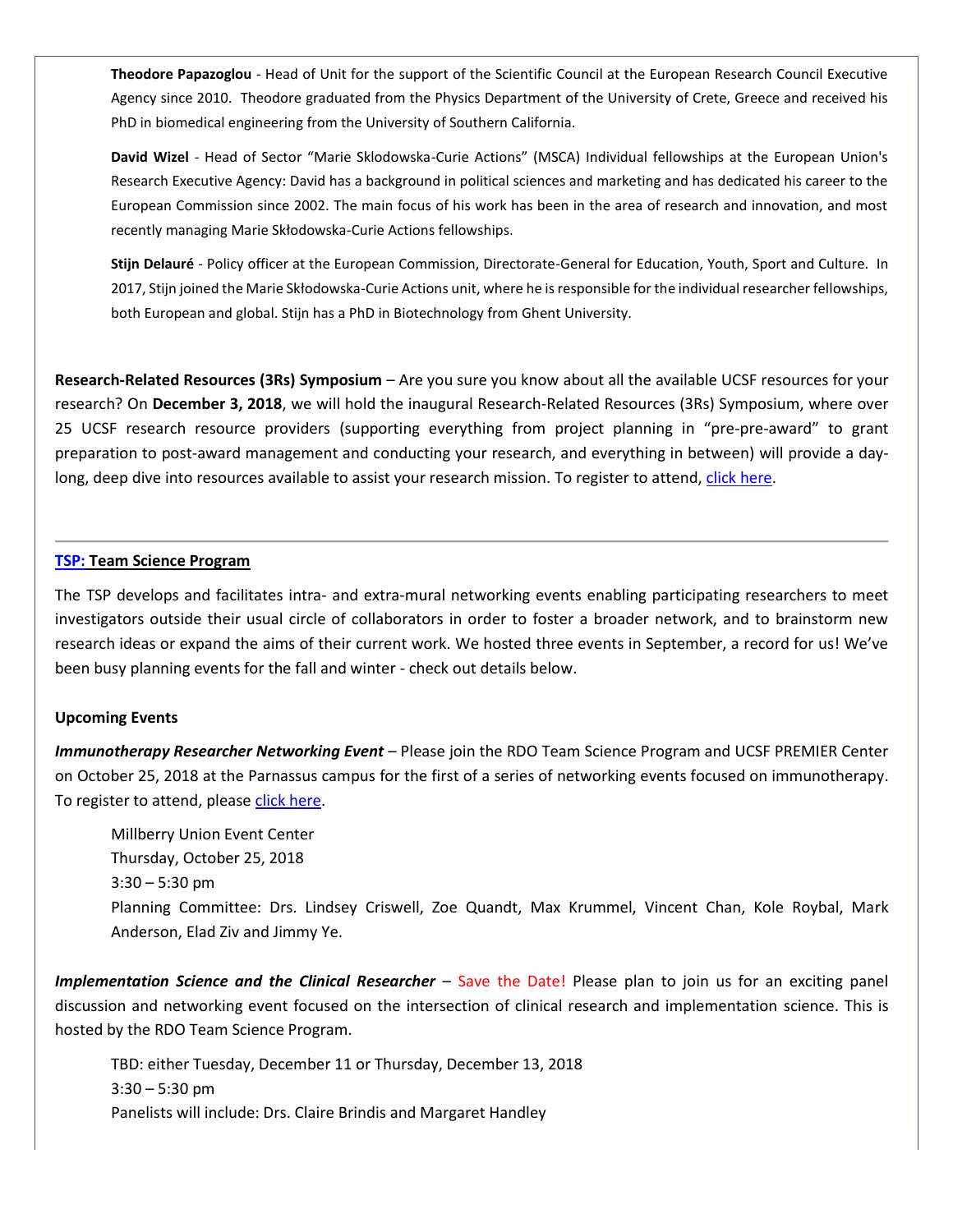Other team science events are also in the works: 1) focused on *monoclonals and breastfeeding* (tentatively titled MAMMI – Monoclonal Antibodies in Mother's Milk and Infants), *Marcus Mixer 4*, focused on the bold intersections of basic science and clinical/translational science, population health, computational science, and implementation science. These are planned for the next ~3 months. Check back for details.

If you manage a UCSF group with a mission that includes team building activities or you would like to add such activities to a new grant or renewal, get in touch with [Page Sorensen.](mailto:page.sorensen@ucsf.edu) We can help design and produce team building activities that will further your mission.

# **[LSP:](http://rdo.ucsf.edu/limited-submission-program-lsp) Limited Submission Program**

# *Current LSOs of note:*

| <b>Internal Deadline</b>        | <b>Sponsor</b>              | <b>Opportunity Title</b>     |
|---------------------------------|-----------------------------|------------------------------|
| October 10 <sup>th</sup> , 2018 | NIH.                        | Stimulating Access to        |
|                                 |                             | Research in Residency        |
|                                 |                             | (StARR)                      |
| October 14th, 2018              | National Science Foundation | Major Research               |
|                                 |                             | Instrumentation Program      |
| October 15 <sup>th</sup> , 2018 | <b>NIH NIGMS</b>            | Collaborative Program Grant  |
|                                 |                             | for Multidisciplinary Teams  |
| October 28 <sup>th</sup> , 2018 | Keck                        | Medical Research and Science |
|                                 |                             | & Engineering Programs       |

### *Upcoming LSOs:*

Please see below for some limited submission opportunities (LSOs) we expect to announce over the next few months. Mark your calendars accordingly!

| <b>MONTH LSP TO</b><br><b>ANNOUNCE</b> | <b>Sponsor</b>            | <b>Opportunity Title</b>                         |
|----------------------------------------|---------------------------|--------------------------------------------------|
| October                                | Mallinckrodt              | Scholars Program                                 |
| October                                | Damon Runyon              | Clinical Investigator Award                      |
| October                                | <b>NSE</b>                | Major Research<br><b>Instrumentation Program</b> |
| October                                | Brain Research Foundation | Seed Grant Program                               |

*\*\*Please note: These LSOs are typically offered the same time each year. Both the availability and eligibility requirements noted are approximate and subject to change.\*\** 

**Important Links:** More information about the LSP & Current LSO listings[: rdo.ucsf.edu/LSP.](http://rdo.ucsf.edu/limited-submission-program-lsp)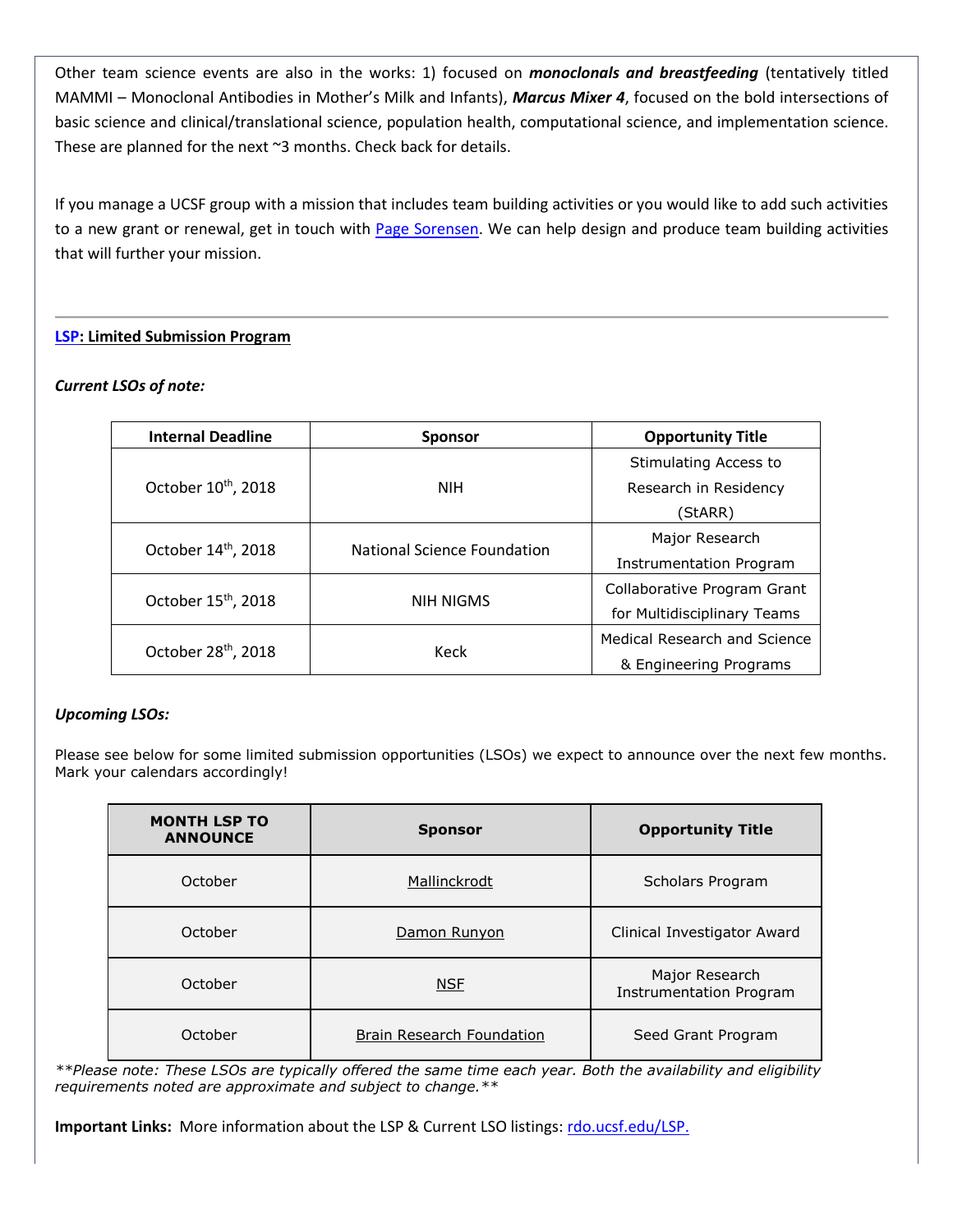#### **[LGDP:](http://rdo.ucsf.edu/large-grant-development-program-lgdp) Large Grant Development Program**

Manager of the LGDP, Kristin Dolan, is wrapping up two proposals that are due in the next two weeks – a NINDS U54 and a NIA P30 – and **we have availability to support proposals this fall/winter!** If your team is gearing up to prepare a large, multi-investigator proposal and would like some support from our Large Grant Development Program (LGDP), please reach out to us  $-$  [rdoinfo@ucsf.edu.](mailto:rdoinfo@ucsf.edu)

#### **[RAP:](https://rap.ucsf.edu/) Resource Allocation Program**

The Resource Allocation Program (RAP) is a campus-wide program whose aim is to coordinate intramural research funding opportunities for the entire UCSF campus.

#### **The RAP Fall 2018 Review of Applications submitted is Currently Underway!**

RAP received a total of 166 proposals. Of these, 34 were submitted to the Catalyst Program and will be reviewed independently from RAP. 132 proposals will be reviewed by the RAP review committees based on subject area. The results of the Fall 2018 competition will be available before the winter break. All applicants will be notified of the results and will receive written critiques and a final numeric score. RAP utilizes the NIH 1-9 scoring rubric and anytime initial scores are "4" and "5" (not the average) a proposal can be "triaged-not discussed" if the entire committee agrees. Triaged proposals are not assigned final scores.

#### **RAP Spring 2019 Key Dates**

- Call for Applications: **Monday, January 28, 2019**
- Deadline to Submit Applications: **Monday, March 11, 2019 2pm PST**

#### **Key RAP Web Resources to review before applying**

- [Homepage](https://rap.ucsf.edu/home) shows the deadlines, "How RAP Works", "3 Steps to Apply" and any new funding opportunities.
- [Determine](https://rap.ucsf.edu/determine-eligibility-compare-grants) Eligibility & Compare Grants helps you identifying the grant based on eligibility.
- **[Submission](https://rap.ucsf.edu/submission-rules) Rules** lists all rules that govern the submission.
- Resources offer Statistics, Past Awardees, Success Stories, and more.

Thank you to the Spring 2018 Awardees for their contributions to our "Success Stories" page, and to all Applicants who responded and provided valuable feedback via the RAP survey!

### **[3TS:](https://accelerate.ucsf.edu/training/t32-resources#tracking) T32 Trainee Tracking Program**

The 3TS program can produce the following tables for your T32 renewal application:

- Table 2 Participating Faculty Members
- Table 3 Federal Institutional Research Training Grants & Related Support Available to Participating Faculty Members (Overlapping Faculty)
- Table 4 Research Support of Participating Faculty Members
- Table 5 Publications of Trainees
- Table 8 Program Outcomes

### *Updates*